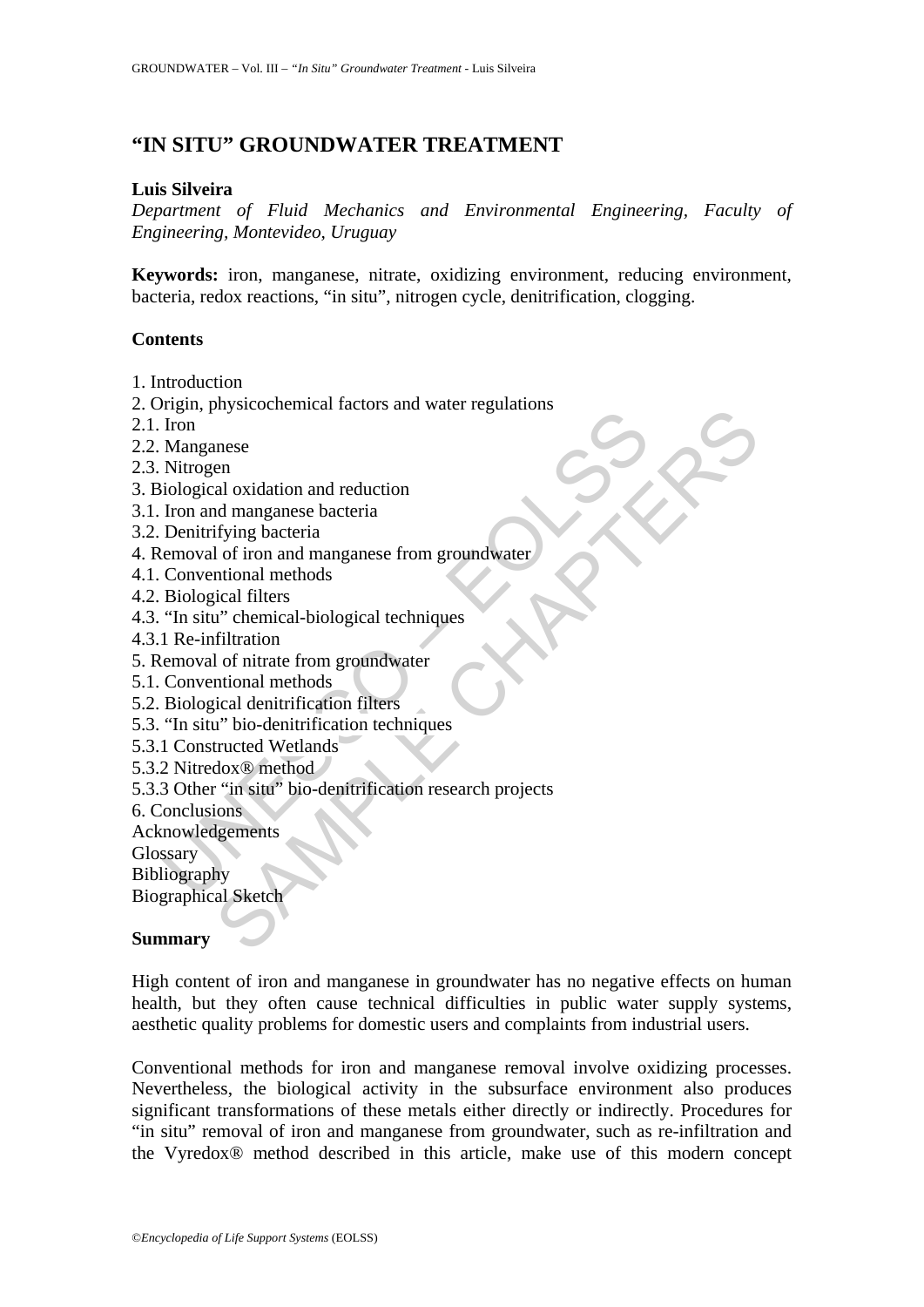developing an appropriate milieu for bacteria having the ability to metabolize iron and manganese and/or to increase the redox potential to oxidize reduced iron and manganese. Its wide application has been successful for small and medium-sized municipalities in Europe and America during the last three decades.

A moderate amount of nitrate is a harmless constituent of both food and water. However, high concentrations constitute a serious public health problem since nitrate may cause methemoglobinemia or blue baby syndrome in infants under six months of age. Unfortunately, nitrate in water has increased since pre-industrial times as human activities have accelerated the rate of fixed nitrogen being put into circulation.

Conventional methods for nitrate removal from groundwater are relatively expensive due to the investment, operating and maintenance costs. Since the early 1980s much attention has been paid to research concerning biological water treatment techniques based on the ability of denitrifying bacteria to reduce nitrates and nitrites to free nitrogen gas, which is harmless Several methods have been investigated in the laboratory as well as "in situ" technologies like constructed wetlands and "in situ" biodenitrification methods described in this article, but most methods are still in the experimental stages for municipal and/or commercial use.

### **1. Introduction**

High content of iron, manganese and nitrate in groundwater often constitutes a serious problem in public water supplies systems for many small and medium-sized communities.

ntion has been paid to research concerning biological water treed on the ability of denitrifying bacteria to reduce nitrates and gene gas, which is harmless Several methods have been in ratory as well as "in situ" technolo as been paid to research concerning biological water treatment technic<br>the ability of denitrifying bacteria to reduce nitrates and nitrites to<br>as, which is harmless Several methods have been investigated in<br>as well as "in Iron and manganese have no negative effects on human health, but they cause technical difficulties such as clogging of water supply well screens and the water delivery pipelines, and taste and odour problems detectable at very low concentrations. Small amounts seriously affect the use of water for domestic purposes because iron and manganese in water stains plumbing fixtures and clothes during laundering, causing aesthetic water quality problems for the users. The presence of iron and manganese in a water supply may also cause complaints from industrial users (e.g. paper mills, petrochemicals, bottlers, textiles, commercial laundries).

The quality of groundwater often shows great spatial differences as the strata of soil and bedrock vary in space. Rainfall, melted snow and melted ice—depending on the latitude and the season—containing dissolved oxygen often infiltrate into the soil and percolate into the groundwater. Under such conditions, the groundwater content of iron and manganese is normally low. Nevertheless, if the stratum is less permeable due to the presence of clay layers or lenticular clay strata, the infiltration of water into the soil is reduced and the oxygen-rich surface water cannot always percolate deeper to recharge the groundwater. Then, the groundwater content of dissolved oxygen is low whereas the content of iron and manganese may be excessive. Such differences in quality (i.e. low or excessive iron and manganese content) have been observed in several aquifers where wells located within a short distance of each other have been drilled. However, these groundwater quality variations cannot be explained solely on the basis of the geological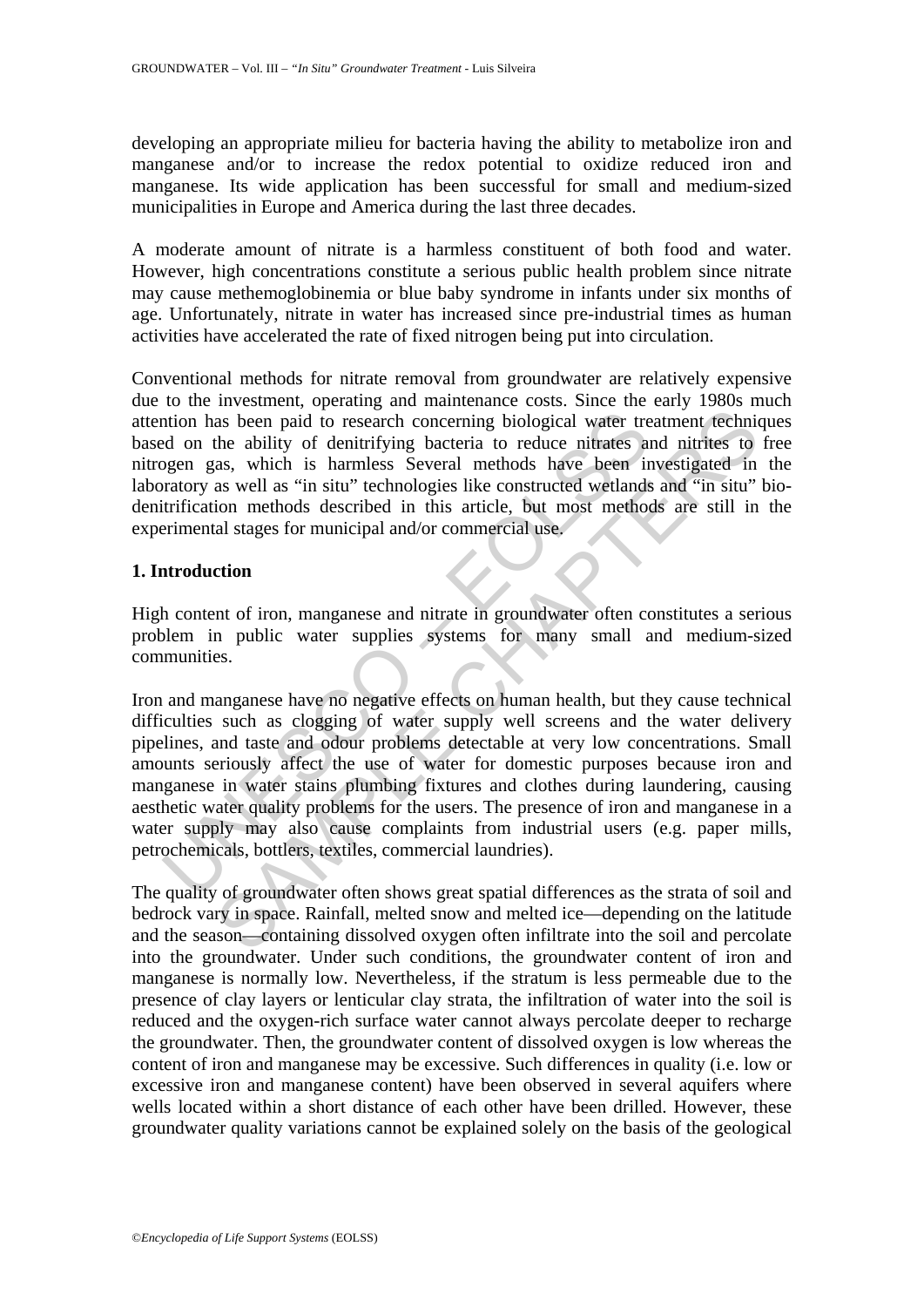and hydrological conditions, but also on physico-chemical factors and biological activity.

Nitrogen is vital to all existing living systems (i.e. plants and animals) to build many essential components such as proteins, vitamins, hormones and enzymes. Nitrate is a naturally occurring form of nitrogen found in the soil. A moderate amount of nitrate is a harmless constituent of both food and water. However, nitrate concentrations in surface waters such as streams and rivers are highly correlated with human population density and they have increased since pre-industrial times as human activities such as the use of fertilizers and atmospheric deposition have accelerated the rate of fixed nitrogen being put into circulation . Groundwater also shows increased concentrations of nitrate, where the major sources of contamination by nitrates are the use of fertilizers in many agricultural regions, seepage of septic tanks in areas lacking sanitation, unsuitable location and design of sanitary landfills and wastewater disposal ponds.

tion and design of sanitary landfills and wastewater disposal pond<br>ate constitutes a potentially serious public health proble<br>centrations may cause methemoglobinemia or 'blue baby syndrom<br>momths of age. Nitrate in drinkin Nitrate constitutes a potentially serious public health problem, because high concentrations may cause methemoglobinemia or 'blue baby syndrome' in infants under six months of age. Nitrate in drinking water used to make the baby's bottle is converted to nitrite in the stomach and is absorbed into the bloodstream, resulting in reduced oxygen supply to vital tissues, such as the brain. In extreme cases it can cause death. High ammonia concentrations tend to cause significant toxicity to fish and other organisms. Ammonia and nitrate are also important nutrients for the growth of algae, leading to eutrophication.

### **2. Origin, physicochemical factors and water regulations**

### **2.1. Iron**

d design of sanitary landfills and wastewater disposal ponds.<br>
d design of sanitary landfills and wastewater disposal ponds.<br>
mustitutes a potentially serious public health problem, because ons may cause methemoglobinemia Iron, a natural constituent of the earth's crust, is one of the most abundant elements in sedimentary  $(-4.5\%)$  and igneous rocks  $(-3.5\%)$ . Iron-bearing minerals and oxides impart a red or brown colour to sediments when deposited in an oxidizing environment and a grey colour where they are laid down in a reducing environment characterized by stagnant water and anoxic conditions such as a swamp or a lake bottom. Depending on geochemical conditions in the aquifer, groundwater percolating and flowing through the sediments can dissolve some of the iron from these minerals, giving the groundwater an iron content.

The presence of iron is also essential as a cellular component and for enzymatic processes in all life forms. Small amounts of about 2 to 3 mg iron per day are necessary for human health. However, only about 60 to 70% of the ingested iron is metabolized.

Iron generally occurs in two states of oxidation in nature, divalent ( $Fe^{2+}$ ) ferrous ions and trivalent  $(Fe<sup>3+</sup>)$  ferric ions. One state can be converted into the other by an exchange of electrons:

$$
\text{Fe}^{2+} \rightleftharpoons \text{Fe}^{3+} + \text{e}^{\text{-}} \tag{1}
$$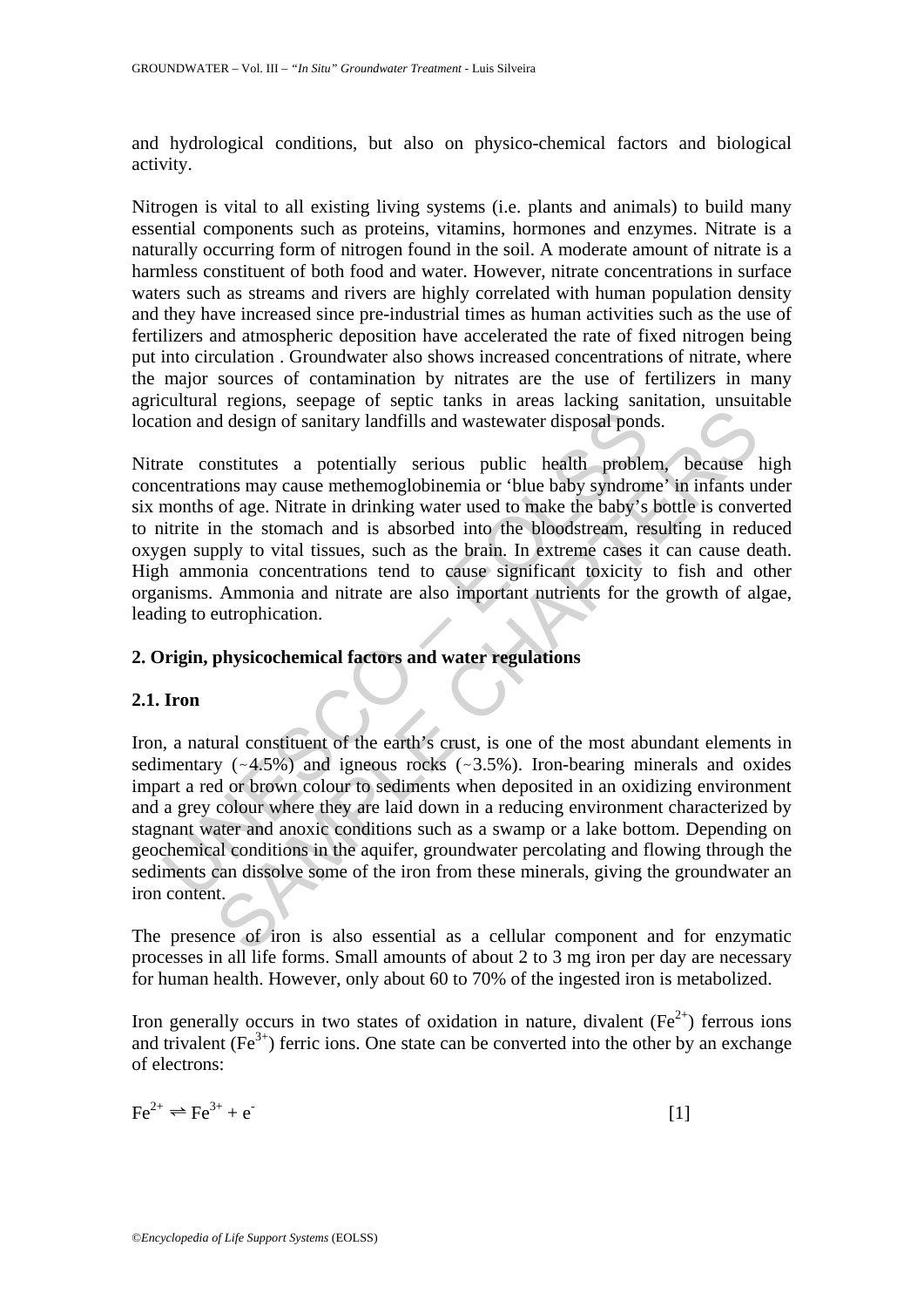The reaction represented by equation [1] is referred to as an oxidation-reduction reaction (i.e. oxidation of divalent ferrous ions to trivalent ferric ions).

In environments with high content of dissolved oxygen, the trivalent state reacts with hydroxyl groups to form a solid precipitate:

 $Fe^{3+} + 3OH \rightleftharpoons Fe(OH)_3$  [2]

Ferric hydroxide  $[Fe(OH)<sub>3</sub>]$  is the dominating form of solid iron in natural aquatic systems. However, precipitated iron can also occur as iron sulphide (FeSO<sub>4</sub>) and ferrous carbonate (FeCO<sub>3</sub>).

The overall reaction represented by equations [1] and [2] can be written as follows:

 $Fe^{2+} + 3H_2O \rightleftharpoons Fe(OH)_3 + 3H^+ + e^-$ 

Therefore the divalent ferrous state is usually soluble, while the trivalent ferric state is insoluble. The stability in equation [3] depends not only on the activity of hydrogen ions (pH) but also by the activity of electrons which can be represented by the oxidationreduction potential or redox potential, Eh .

[3]

overall reaction represented by equations [1] and [2] can be white<br>+ 3H<sub>2</sub>O  $\rightleftharpoons$  Fe(OH)<sub>3</sub> + 3H<sup>+</sup> + e<sup>-</sup><br>refore the divalent ferrous state is usually soluble, while the triv<br>luble. The stability in equation [3] depen The pH is a measure of hydrogen ion concentration in water. A pH of 7 is considered pure water or neutral. The water is basic or alkaline for pH values above 7 and acidic for pH values below 7. Redox potential, Eh, indicates whether the environment is oxidizing or reducing. Relatively high positive values of Eh indicate oxidizing conditions where iron is more likely to be precipitated. Low values of Eh indicate reducing conditions and iron is probably in solution. Eh is usually measured electrometrically in the field, with an electrode pair consisting of an inert metal electrode (e.g. platinum, gold) coupled with a reference electrode (generally a calomel electrode saturated with KCl).

I reaction represented by equations [1] and [2] can be written as follows:<br>  $O \leftarrow$  Fe(OH)<sub>3</sub> + 3H<sup>+</sup> + e<sup>1</sup> [3]<br>
the divalent ferrous state is usually soluble, while the trivalent ferric state<br>
The stability in equation [ The stability between the oxidized and reduced states of iron and manganese as a function of pH and Eh are shown graphically in Figure 1. The abscissa and the ordinate represent the pH of the water and the Eh in millivolts, respectively. The lower of the two sloping lines indicates equilibrium between ferrous ( $Fe^{2+}$ ) and ferric ( $Fe^{3+}$ ) ions. Its location is not completely stable as shown in Figure 1. Depending on the concentration of other elements in groundwater, it may vary a little. For all combinations of pH and Eh values under the line, the concentration of ferrous (soluble) iron is greater than the concentration of ferric (insoluble) iron. A combination of a pH value around 7 and an Eh value greater than  $+ 230$  mV is generally required to precipitate iron.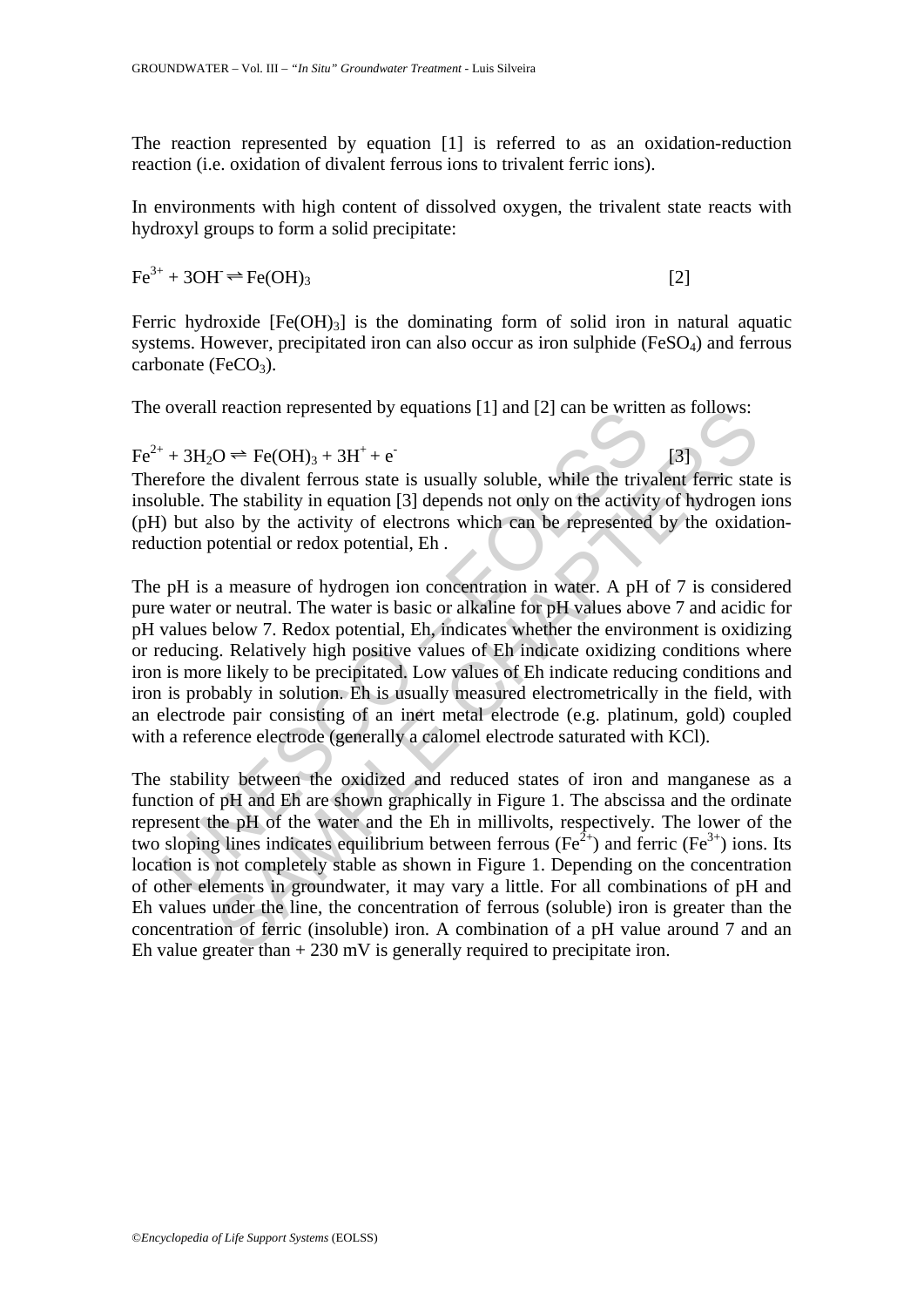

Figure 1. Simplified stability diagram for the oxidized and reduced states of iron and manganese as a function of pH and Eh

5.5 6 6.5 7 7.5 8<br> **pH**<br>
gure 1. Simplified stability diagram for the oxidized and reduced imanganese as a function of pH and Eh<br>
concentrations of 1 to 10 mg/1 in groundwater are common, b<br>
the concentrations up to 50 mg/ 5,5 6 6,5 7 7,5 8 8,5<br> **pH**<br>
Simplified stability diagram for the oxidized and reddeed states of iron and simplified stability diagram for the oxidized and reddeed states of iron and marginese as a function of pH and Eh<br> Iron concentrations of 1 to 10 mg/l in groundwater are common, but sometimes may reach concentrations up to 50 mg/l or uncommon even higher concentrations. The standards included in the Interim Secondary Drinking Water Regulations promulgated by the U.S. Environmental Protection Agency (EPA) as well as in the Guidelines for Drinking Water Quality from the World Health Organization (WHO) recommend for drinking water an iron content less than 0.3 mg/l. Some industrial processes, however, require that the iron content should not be greater than 0.1 mg/l. Groundwater with high iron content may be completely clear and colour less when pumped from the supply well. However, if the water is led to an open reservoir, upon standing for a time in contact with the oxygen in air may be sufficient to precipitate the dissolved iron. Then, the water begins to cloud up slightly and later rust coloured deposits may appear at the bottom of the reservoir.

Iron also occurs in inorganic and organic complexes in waters containing high concentrations of inorganic and organic substances. Examples of inorganic substances are silicates, phosphates or polyphosphates, sulphates and cyanides; whereas among the organic substances, humic, fulvic or tannic acids can be mentioned. Formation of inorganic and organic complexes act as inhibiting elements of the oxidation reaction producing a tendency to increased concentration of iron and manganese in solution which are more difficult to oxidize.

### **2.2. Manganese**

Manganese usually occurs in two oxidation states as  $Mn^{4+}$  and  $Mn^{2+}$ . The chemical behaviour and occurrence of manganese in groundwater are similar to iron. Equation [4] shows the conversion of one state into the other by an exchange of electrons: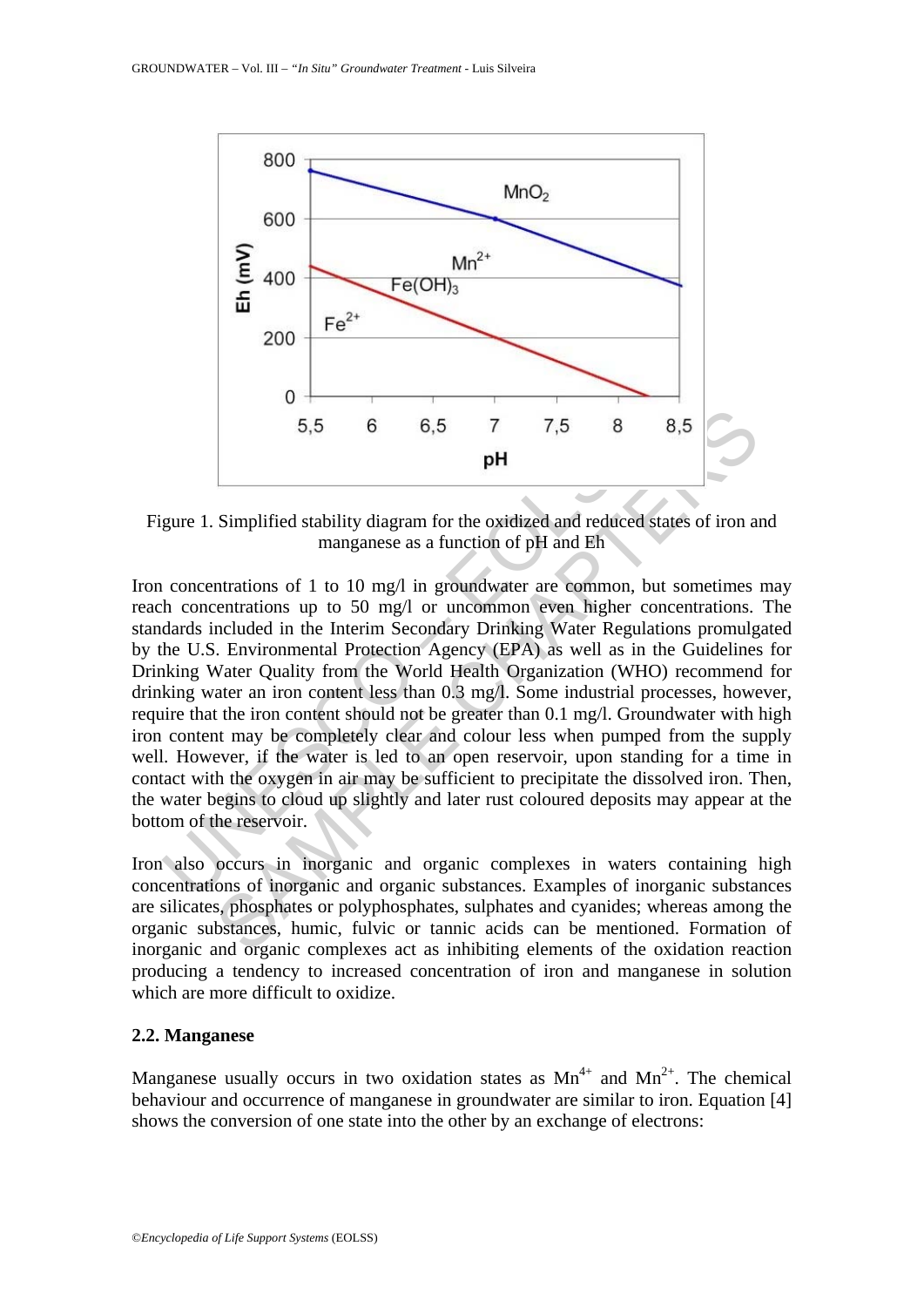$Mn^{2+} + 2H_2O \rightleftharpoons MnO_2 + 4H^+ + 2e^-$ [4]

Manganese dioxide  $(MnO<sub>2</sub>)$  in equation [4] is the dominant solid form of manganese in natural aquatic porous environments.

The upper sloping line in Figure 1 indicates equilibrium between divalent manganese  $(Mn^{2+})$  and tetravalent manganese  $(Mn^{4+})$ . For all combinations of pH and Eh values above the upper sloping line, the concentration of both ferrous (soluble) iron and divalent (soluble) manganese is low. Thus, the groundwater is practically free from these metals.

Manganese is however less abundant than iron and, therefore, its concentration is normally much lower than iron. Nevertheless, manganese contents as high as 2 to 3 mg/l or unusually even higher amounts may be observed in water supply wells.

The standards of the Interim Secondary Drinking Water Regulations by the U.S. EPA for drinking water recommend a manganese content less than 0.05 mg/l whereas the Guidelines for Drinking Water Quality from the WHO recommend a maximum manganese concentration of 0.1 mg/l.

As well as iron, manganese also occurs in organic complexes which inhibit its oxidation.

### **2.3. Nitrogen**

many much lower than floth. Nevertheless, mangalese contents as<br>nusually even higher amounts may be observed in water supply w<br>standards of the Interim Secondary Drinking Water Regulations<br>drinking water recommend a mangan nuch lower than iron. Nevertheless, manganese contents as high as 2 to 3 is<br>y even higher amounts may be observed in water supply wells.<br>The start recommend a amaganese content less than 0.05 mg/ where Equalitions by the U Unlike iron and manganese, which are derived from the mineral elements in sedimentary and igneous rocks, nitrate in groundwater mainly originates from the nitrogen cycle in the Earth's hydrosphere and biosphere. However, nitrogen is also found in geologic deposits such as organic materials in lignite and bituminous coal, clay and caliche soils. Nitrogen  $(N_2)$  comprises about 78% of the atmosphere. Most crop plants require large quantities of nitrogen to sustain high yields. Nevertheless, in general plants and animals cannot utilize free gaseous nitrogen directly from the air like they use carbon dioxide and oxygen. Instead, animals and plants utilize "fixed" nitrogen, which is combined with hydrogen or oxygen into inorganic compounds like nitrates or ammonia. The latter then dissolves and becomes ammonium.

Nitrogen fixation is mainly performed by soil bacteria (e.g. *Clostridium*, *Azotobacter*  and *Rhizobia*). Plants assimilate and use fixed nitrogen from the soil to satisfy nutrient requirements, mainly during the growing season, and accumulate nitrate in their leaves and stems. The nitrate is subsequently transferred to the soil in a soluble form when the plant degrades. Animals in turn consume the plants and animal wastes return organic nitrogen to the soil as ammonia. The nitrifying bacteria (*Nitrosomonas*) oxidize the ammonia to nitrites, and *Nitrobacter* oxidizes the nitrite to nitrates, which can be exploited again by the plants. These processes constitute the cycle of fixation-decaynitrification-fixation, which may continue indefinitely without any nitrogen return to the atmosphere .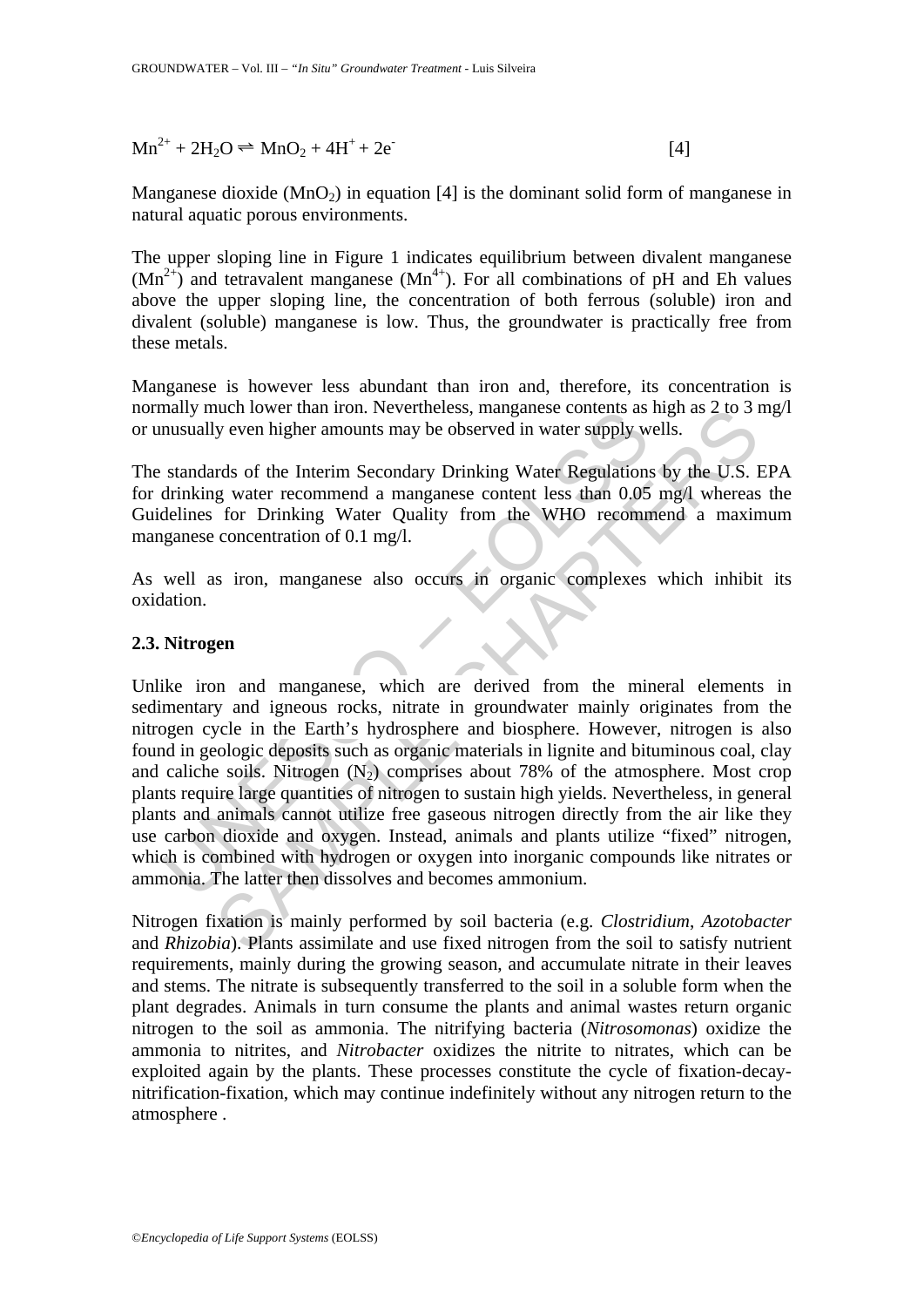In natural regions, plants normally make efficient use of available nitrate without any consequences for surface water and groundwater. In agricultural regions, however, nitrogen-based fertilizers (e.g. sodium nitrate, NaNO<sub>3</sub>, and potassium nitrate,  $KNO<sub>3</sub>$ ) are added to increase profitability and production. However, due to the extensive and uncontrolled use of fertilizers, the plants often cannot utilize all the nitrogen applied to the fields. Excess nitrate remains in the soil and dissolves into infiltrating water. The surplus nitrate is removed by percolating soil water and may leach into shallow groundwater or be washed off in surface and subsurface runoff into surface water bodies (e.g. streams, rivers and lakes). Nitrate in groundwater also originates from sewage waste (e.g. seepage from septic tanks in areas without sanitation, landfills and wastewater disposal ponds). Nitrate in surface waters often constitutes a serious problem in field crops where manure is used as a fertilizer. Thus, the presence of nitrate in groundwater and surface water may be regarded as evidence of contamination.

Nitrate tends to disperse with the groundwater without further attenuation. However, the denitrifying bacteria can reduce nitrates to gaseous nitrogen through a process known as denitrification, which occurs under anoxic conditions. Nevertheless, denitrification is not common in well-cultivated soils.

ate tends to disperse with the groundwater without further attenua<br>triftying bacteria can reduce nitrates to gaseous nitrogen through a<br>trification, which occurs under anoxic conditions. Nevertheless<br>common in well-cultiva The material and reduction and reduction<br>and results of the state of the state of the state of the state of the state of the state of the state of the state of the U.S. EPA for drinking water recommend a nitrate and ammoni The principal water quality criteria for nitrogen focus on nitrate and ammonia. The standards of the U.S. EPA for drinking water recommend a nitrate content less than 45 mg/l, which is equivalent to 10 mg/l of elemental nitrogen (N) whereas the WHO guidelines for drinking water quality recommend a maximum nitrate concentration of 50 mg/l. Nitrate in concentrations above these limits is unsuitable in drinking water supply due to its potentially serious toxic effect on public health. Concentrations higher than 45-50 mg/l may cause methemoglobinemia (blue baby syndrome) in infants under six months of age. High ammonia concentration tends to cause significant toxicity to fish and other organisms. Ammonia and nitrate are also important nutrients for the growth of algae. Excessive nitrogen in groundwater discharging into surface waters (e.g. rivers and lakes) can therefore lead to eutrophication.

### **3. Biological oxidation and reduction**

The oxidation of iron and manganese is not only an inorganic reaction. Biological activity in the subsurface environment—which may have been occurring for the last three billion years—produces significant geochemical modifications. The reactions and transformations of iron and manganese are an example. Many bacterial processes are inter-related with such transformations either directly or indirectly. Some kinds of bacteria have the ability to metabolize iron and manganese and/or to increase the redox potential to the required level to oxidize reduced iron and manganese. In other cases, the decomposition of organic substance by heterotrophic bacteria consumes oxygen dissolved in water and thus decreases the redox potential to a level where the trivalent ferric iron becomes reduced to divalent ferrous iron.

Denitrification is one of the main processes in the nitrogen cycle. The denitrifying bacteria have the capability to reduce nitrates and nitrites to free nitrogen gas and nitrogen oxides. Since the denitrifying bacteria require organic carbon as an energy source, denitrification occurs primarily in soils where organic matter is easily available.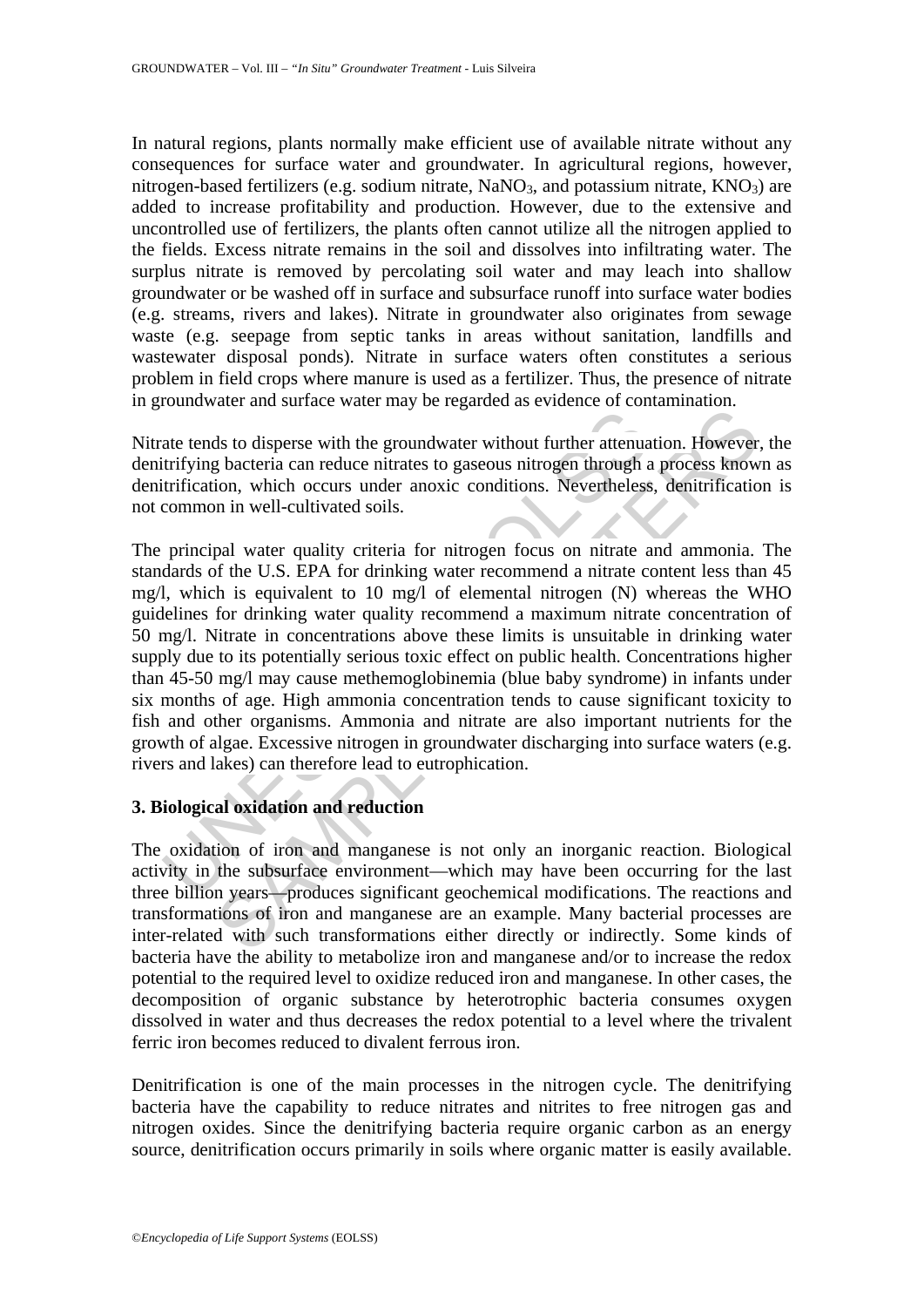The reaction occurs under anoxic conditions, i.e. the absence of oxygen, where the denitrifying bacteria use nitrate or nitrite for respiration instead of oxygen.

-

- -
- -

## TO ACCESS ALL THE **26 PAGES** OF THIS CHAPTER, Visit: [http://www.eolss.net/Eolss-sampleAllChapter.aspx](https://www.eolss.net/ebooklib/sc_cart.aspx?File=E2-09-08-05)

#### **Bibliography**

Driscoll, F. G. (1986) Groundwater and Wells. Published by Johnson Filtration Systems Inc., USA. [Although the scope of the book is broad, the reader may find useful theoretical concepts and practical elements regarding iron, manganese and nitrate removal from groundwater, and physical and chemical methods to control clogging of the well screens and the surrounding formation, etc.]

ography<br>
coll, F. G. (1986) Groundwater and Wells. Published by Johnson Filtration<br>
coll, F. G. (1986) of the book is broad, the reader may find useful theoretical<br>
enents regarding iron, manganese and nitrate removal from **S**<br>
G. (1986) Groundwater and Wells. Published by Johnson Fiftration Systems Inc., excepte of the book is broad, the reader may find useful theoretical concepts and practing iron, manganese and nitrate removal from groun Braester, C., Martinell, R., Modelling of flow and transport processes in Vyredox and Nytredox subsurface treatment plants, *Wat. Sci. Tech.* Vol. 20, No. 3, 165-172, 1988. [This paper formulates a mathematical model describing flow phenomena, transport, chemical reactions and bacteriological processes associated with the Vyredox and Nitredox methods for "in situ" removal of iron, manganese and nitrate from groundwater].

Hallberg, R. and Lindström, M. (1982) Transformation of iron in aquatic environments. Acta Universitatis Stockholmiensis. Stockholm Contributions in Geology XXXVII:6 Volume in Honour of Professor Ivar Hessland. [This paper describes the transformation of iron compounds catalysed by bacteria like *Gallionella* and *Leptothrix*].

Hallberg, R. O. and Martinell, R. (1976) Vyredox - In Situ Purification of Ground Water. Ground Water, Vol. 14(2). [This paper explains the procedure of the Vyredox method to "in situ" remove iron and manganese from groundwater].

Hatva, T., Niemistö, L. and Seppänen, H. (1973) Examination and Removal of Iron in Groundwater. Aqua Fennica, pp. 82-94. [This paper explains the principles of the Vyredox method and the role of bacteria in the iron cycle in waters].

Hatva, T., Seppänen, H., Vuorinen, A. and Carlsson, L. (1984) Removal of Iron and Manganese from Groundwater by Re-Infiltration and Slow Sand Filtration. Aqua Fennica, 15(2) pp.211-225. [This paper describes the results of full-scale and pilot-plant tests made in Finland in order to test the re-infiltration method and to obtain guidelines for the construction of large slow sand filtration plants].

McCutcheon, S.C., Martin, J.L. and Barnwell, Jr., T.O. (1993) Water Quality in Handbook of Hydrology (ed. by David R. Maidment). McGraw-Hill, Inc. [This chapter covers the basic concepts of water chemistry, the physical properties of water, and its constituents or impurities; water quality standards and criteria for various uses are presented].

Seppänen, H. (1992) Experiences of Biological Iron and Manganese Removal in Finland. Institution of Water and Environmental Management Journal, Vol. V, No. 3, pp 333-341.

Stumm W. and Morgan J.J. (1981). *Aquatic Chemistry. An Introduction Emphasizing Chemical Equilibria in Natural Waters*, 780 pp. New York, Chichester, Brisbane: John Wiley & Sons. [This book introduces all the essential aspects of aquatic chemistry with special focus on chemical equilibria in naturally occurring water sources and bodies]